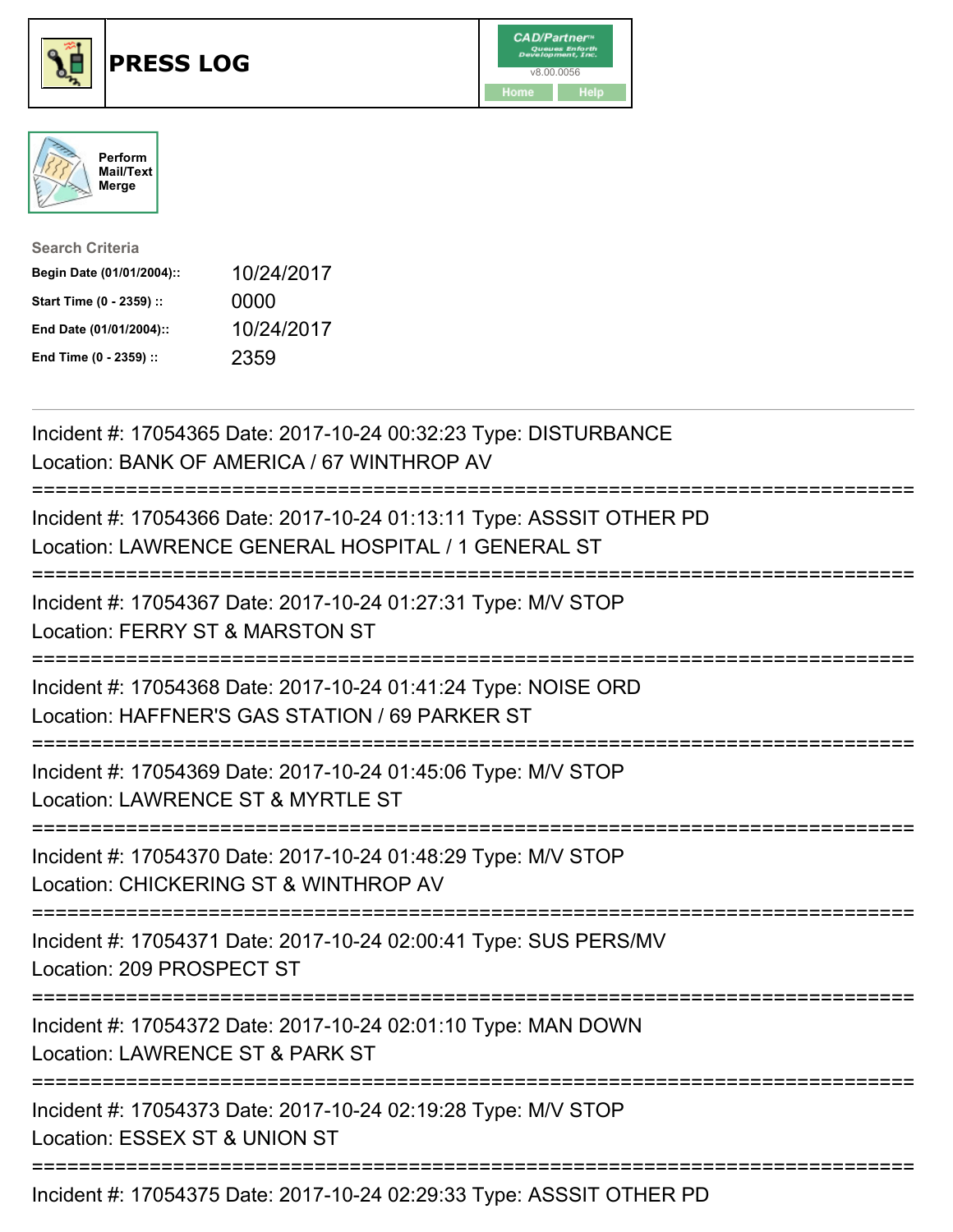Location: 135 GARDEN ST

| Incident #: 17054374 Date: 2017-10-24 02:29:43 Type: M/V STOP<br>Location: FERRY ST & HIGH ST                  |
|----------------------------------------------------------------------------------------------------------------|
| Incident #: 17054376 Date: 2017-10-24 02:34:43 Type: M/V STOP<br>Location: ELM ST & NEWBURY ST                 |
| Incident #: 17054377 Date: 2017-10-24 02:35:29 Type: M/V STOP<br>Location: DURHAM ST & S BROADWAY              |
| Incident #: 17054378 Date: 2017-10-24 02:41:46 Type: SUS PERS/MV<br>Location: LAWRENCE ST & OAK ST             |
| Incident #: 17054379 Date: 2017-10-24 02:52:14 Type: M/V STOP<br>Location: EVERETT ST & ROWE ST                |
| Incident #: 17054380 Date: 2017-10-24 03:12:57 Type: M/V STOP<br>Location: ANDOVER ST & WINTHROP AV            |
| Incident #: 17054381 Date: 2017-10-24 03:22:27 Type: M/V STOP<br>Location: FRANKLIN ST & HAVERHILL ST          |
| Incident #: 17054382 Date: 2017-10-24 03:25:27 Type: M/V STOP<br>Location: AMESBURY ST & HAVERHILL ST          |
| Incident #: 17054383 Date: 2017-10-24 03:32:09 Type: DISTURBANCE<br>Location: 99 HAMPSHIRE ST                  |
| Incident #: 17054384 Date: 2017-10-24 03:34:53 Type: SUS PERS/MV<br>Location: 141 AMESBURY ST                  |
| Incident #: 17054385 Date: 2017-10-24 03:36:37 Type: ALARM/BURG<br>Location: RAINBOW APPERAL / 67C WINTHROP AV |
| Incident #: 17054386 Date: 2017-10-24 03:43:59 Type: UNWANTEDGUEST<br>Location: 10 HANCOCK ST                  |
| Incident #: 17054387 Date: 2017-10-24 03:50:52 Type: NOISE ORD<br>Location: 11 BUNKERHILL ST                   |
| Incident #: 17054388 Date: 2017-10-24 03:57:56 Type: M/V STOP                                                  |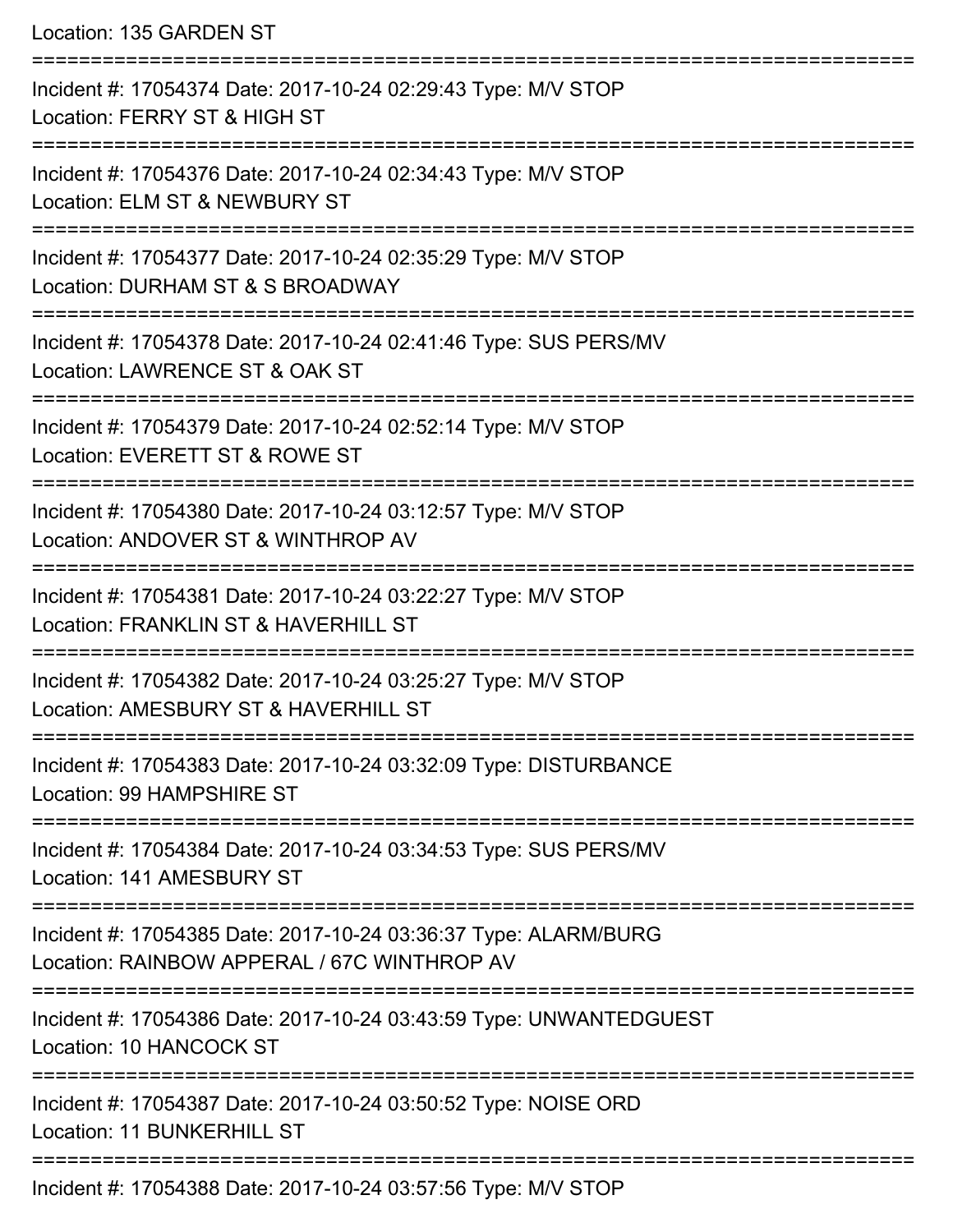| Incident #: 17054389 Date: 2017-10-24 04:00:11 Type: ALARM/BURG<br>Location: M-B DISTRIBUTOR, INCORPORATED / 1 GROCERY WY                   |
|---------------------------------------------------------------------------------------------------------------------------------------------|
| Incident #: 17054390 Date: 2017-10-24 04:00:53 Type: M/V STOP<br>Location: ARLINGTON ST & LAWRENCE ST                                       |
| Incident #: 17054391 Date: 2017-10-24 04:08:01 Type: DISORDERLY<br>Location: WENDY'S / 99 WINTHROP AV                                       |
| Incident #: 17054392 Date: 2017-10-24 04:30:02 Type: ASSSIT OTHER PD<br>Location: 71 LYNN ST                                                |
| Incident #: 17054393 Date: 2017-10-24 04:32:31 Type: WOMAN DOWN<br><b>Location: 8 BENNINGTON ST</b><br>:=================================== |
| Incident #: 17054394 Date: 2017-10-24 04:34:28 Type: M/V STOP<br>Location: CHESTNUT ST & SHORT ST                                           |
| Incident #: 17054395 Date: 2017-10-24 06:16:34 Type: UNWANTEDGUEST<br>Location: 360 BROADWAY                                                |
| Incident #: 17054396 Date: 2017-10-24 06:31:22 Type: MAN DOWN<br>Location: 18 SPRINGFIELD ST                                                |
| Incident #: 17054397 Date: 2017-10-24 07:32:12 Type: DOMESTIC/PROG<br>Location: HAVERHILL & BROADWAY                                        |
| Incident #: 17054398 Date: 2017-10-24 07:44:55 Type: DISTURBANCE<br>Location: DUNKIN DONUTS / 99 WINTHROP AV                                |
| Incident #: 17054399 Date: 2017-10-24 07:53:41 Type: AUTO ACC/PED<br>Location: ERVING AV & LAWRENCE ST                                      |
| Incident #: 17054400 Date: 2017-10-24 08:00:09 Type: ESCORT<br>Location: BANK OF AMERICA / 257 ESSEX ST                                     |
| Incident #: 17054401 Date: 2017-10-24 08:00:45 Type: AUTO ACC/NO PI<br>Location: HAFFNERS GAS STATION / 194 S BROADWAY                      |
| ----------------------------<br>Incident #: 17054402 Date: 2017-10-24 08:04:54 Type: M/V STOP<br><b>FADAILIAM OT A DILILIDO C</b>           |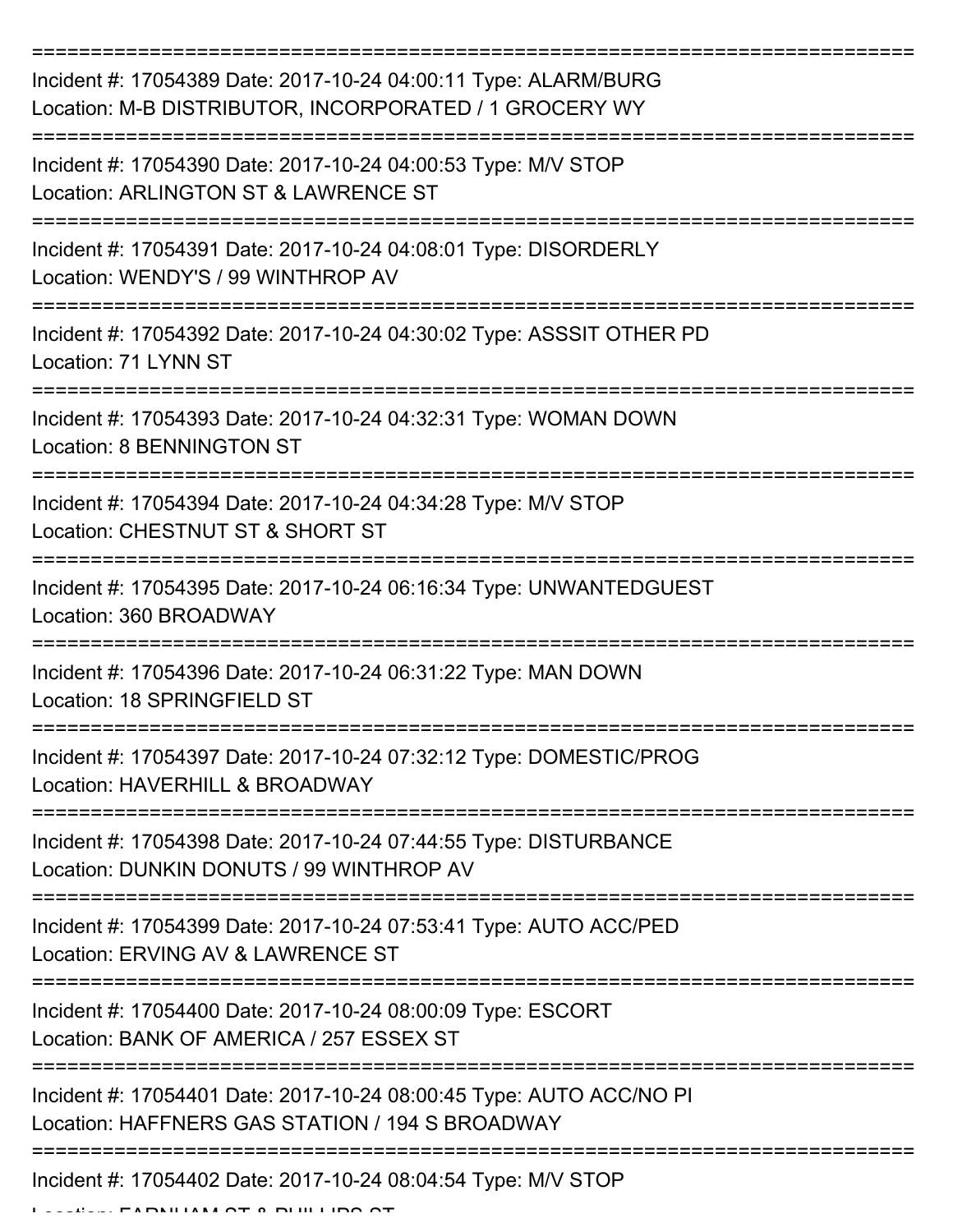| Incident #: 17054403 Date: 2017-10-24 08:18:06 Type: ALARM/BURG<br>Location: AZEE PHARMACY / 25 MARSTON ST     |
|----------------------------------------------------------------------------------------------------------------|
| Incident #: 17054404 Date: 2017-10-24 08:20:14 Type: AUTO ACC/NO PI<br>Location: RIVER POINTE WY & WINTHROP AV |
| Incident #: 17054405 Date: 2017-10-24 08:31:19 Type: INVESTIGATION<br>Location: PHOENIX SCHOOL / 15 UNION ST   |
| Incident #: 17054406 Date: 2017-10-24 08:34:40 Type: MAL DAMAGE<br>Location: 195 S UNION ST                    |
| Incident #: 17054407 Date: 2017-10-24 09:09:40 Type: AUTO ACC/NO PI<br>Location: 59 TREMONT ST                 |
| Incident #: 17054408 Date: 2017-10-24 09:32:31 Type: KEEP PEACE<br>Location: 200 PARKER ST #13                 |
| Incident #: 17054409 Date: 2017-10-24 09:42:00 Type: SUS PERS/MV<br>Location: 108 WACHUSETTS AV                |
| Incident #: 17054410 Date: 2017-10-24 10:01:52 Type: SHOPLIFTING<br>Location: MARSHALLS / 73 WINTHROP AV       |
| Incident #: 17054411 Date: 2017-10-24 10:03:30 Type: M/V STOP<br>Location: LAFAYETTE AV & S BROADWAY           |
| Incident #: 17054412 Date: 2017-10-24 10:04:28 Type: TOW OF M/V<br>Location: 209 FARNHAM ST                    |
| Incident #: 17054413 Date: 2017-10-24 10:13:28 Type: M/V STOP<br>Location: 16 SARGENT ST                       |
| Incident #: 17054414 Date: 2017-10-24 10:14:40 Type: DISABLED MV<br>Location: 484 ANDOVER ST                   |
| Incident #: 17054415 Date: 2017-10-24 10:17:17 Type: DOMESTIC/PROG<br>Location: 40 WHITE ST #59                |
| Incident #: 17054416 Date: 2017-10-24 10:27:33 Type: AUTO ACC/NO PI                                            |

Location: CT ALEIO'S VILLA / 25 COMMON ST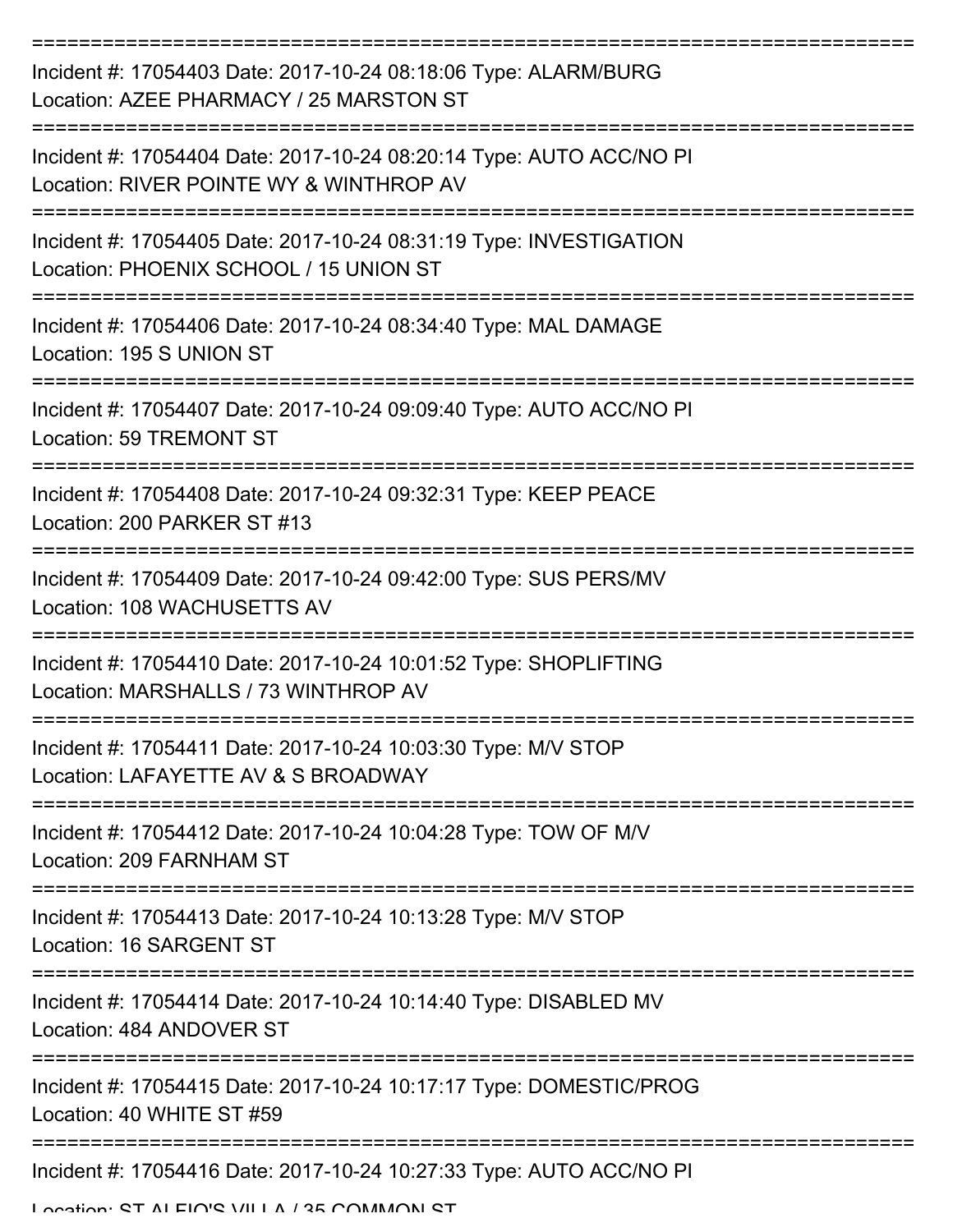| Incident #: 17054417 Date: 2017-10-24 10:41:23 Type: NOTIFICATION<br>Location: 235 BROADWAY                              |
|--------------------------------------------------------------------------------------------------------------------------|
| Incident #: 17054418 Date: 2017-10-24 10:43:57 Type: NOTIFICATION<br>Location: 671 ESSEX ST #BUILD 4 FL APT2             |
| Incident #: 17054419 Date: 2017-10-24 11:01:02 Type: M/V STOP<br>Location: 35 MELROSE ST                                 |
| Incident #: 17054420 Date: 2017-10-24 11:01:13 Type: WARRANT SERVE<br>Location: 67 FRANKLIN ST #1<br>=================== |
| Incident #: 17054421 Date: 2017-10-24 11:14:56 Type: 209A/SERVE<br>Location: 340 LAWRENCE ST                             |
| Incident #: 17054422 Date: 2017-10-24 11:15:31 Type: M/V STOP<br>Location: CHANDLER & MELROSE                            |
| Incident #: 17054423 Date: 2017-10-24 11:23:54 Type: M/V STOP<br>Location: CARVER ST & MERRIMACK ST                      |
| Incident #: 17054424 Date: 2017-10-24 11:25:33 Type: COURT DOC SERVE<br>Location: 78 LEXINGTON ST #3                     |
| Incident #: 17054425 Date: 2017-10-24 11:25:35 Type: ALARM/BURG<br>Location: 103 HAVERHILL ST #1                         |
| Incident #: 17054426 Date: 2017-10-24 11:30:14 Type: ALARM/BURG<br>Location: 100 EVERETT ST                              |
| Incident #: 17054427 Date: 2017-10-24 11:34:02 Type: TOW OF M/V<br>Location: 429 HIGH ST                                 |
| Incident #: 17054428 Date: 2017-10-24 11:35:29 Type: M/V STOP<br><b>Location: CENTRAL BRIDGE</b>                         |
| Incident #: 17054429 Date: 2017-10-24 11:38:20 Type: COURT DOC SERVE<br>Location: 29 HALL                                |
| Incident #: 17054430 Date: 2017-10-24 11:42:42 Type: TOW OF M/V<br>Location: APPLETON ST & ESSEX ST                      |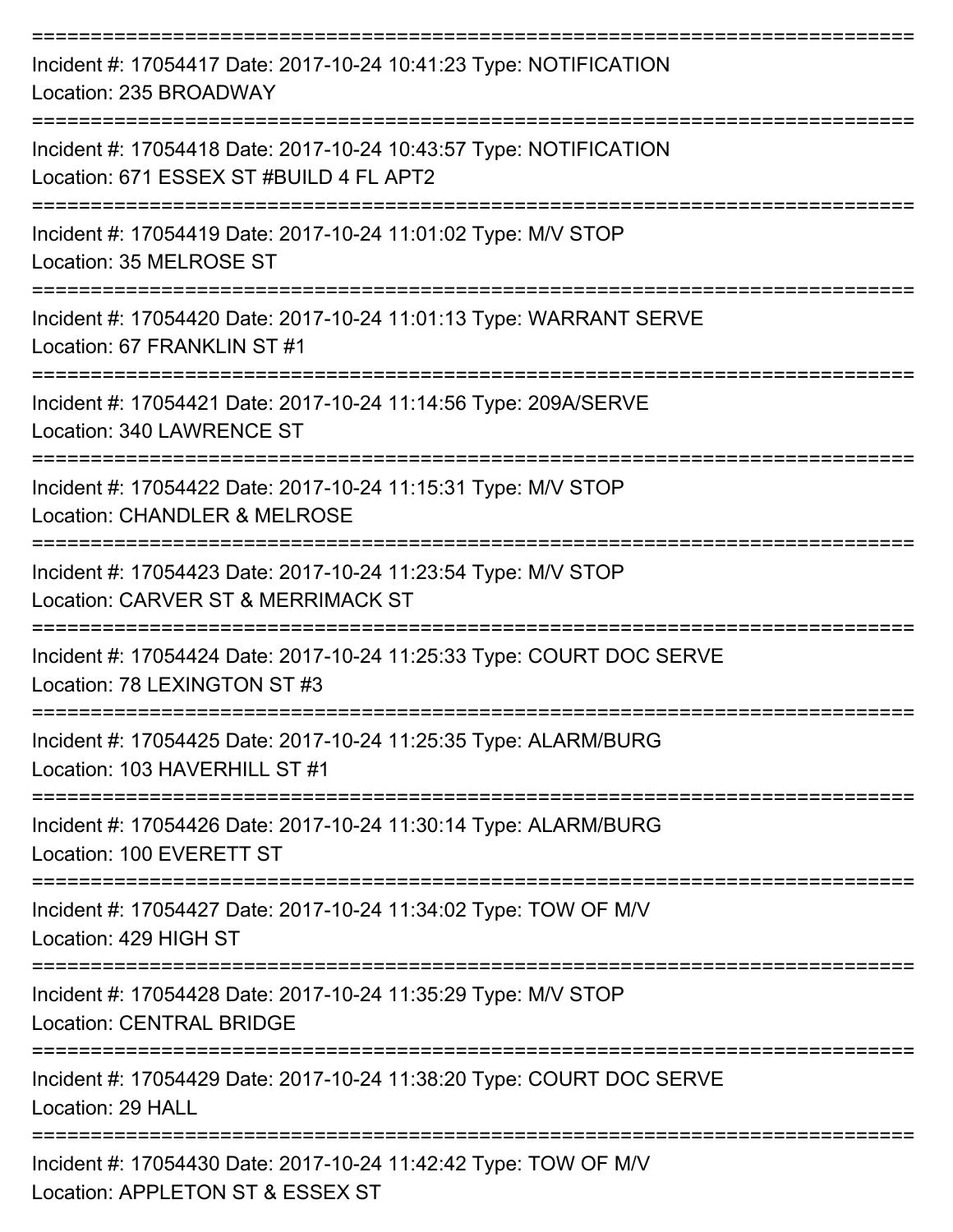| Incident #: 17054431 Date: 2017-10-24 11:45:17 Type: M/V STOP<br><b>Location: SHAWSHEEN</b>                                                       |
|---------------------------------------------------------------------------------------------------------------------------------------------------|
| Incident #: 17054432 Date: 2017-10-24 11:46:27 Type: M/V STOP<br>Location: WEST & HAVEHRHILL                                                      |
| Incident #: 17054433 Date: 2017-10-24 11:47:39 Type: TENANT PROB<br>Location: 77 S UNION ST #APT318<br>:==================================        |
| Incident #: 17054434 Date: 2017-10-24 11:49:50 Type: M/V STOP<br>Location: STOLEN MV / 151 TEWKSBURY ST                                           |
| Incident #: 17054435 Date: 2017-10-24 11:51:19 Type: SUS PERS/MV<br>Location: MERRIMACK ST & @495 BRIDGE<br>:==================================== |
| Incident #: 17054436 Date: 2017-10-24 11:59:13 Type: M/V STOP<br>Location: 141 OXFORD ST                                                          |
| Incident #: 17054437 Date: 2017-10-24 12:00:21 Type: COURT DOC SERVE<br>Location: 49 WEST ST                                                      |
| Incident #: 17054438 Date: 2017-10-24 12:01:03 Type: FIGHT<br>Location: 163 LAWRENCE ST                                                           |
| Incident #: 17054439 Date: 2017-10-24 12:01:31 Type: 209A/SERVE<br>Location: 5 JACKSON CT                                                         |
| Incident #: 17054440 Date: 2017-10-24 12:04:01 Type: A&B PAST<br>Location: 550 BROADWAY<br>:===============================                       |
| Incident #: 17054441 Date: 2017-10-24 12:29:13 Type: M/V STOP<br>Location: BROADWAY & CONCORD ST                                                  |
| Incident #: 17054442 Date: 2017-10-24 12:30:15 Type: M/V STOP<br>Location: BROADWAY & CONCORD ST                                                  |
| Incident #: 17054443 Date: 2017-10-24 12:33:05 Type: AUTO ACC/NO PI<br>Location: HAVERHILL ST & JACKSON ST                                        |
| Incident #: 17054444 Date: 2017-10-24 12:34:26 Type: TOW OF M/V<br>Location: 83 BUNKERHILL ST                                                     |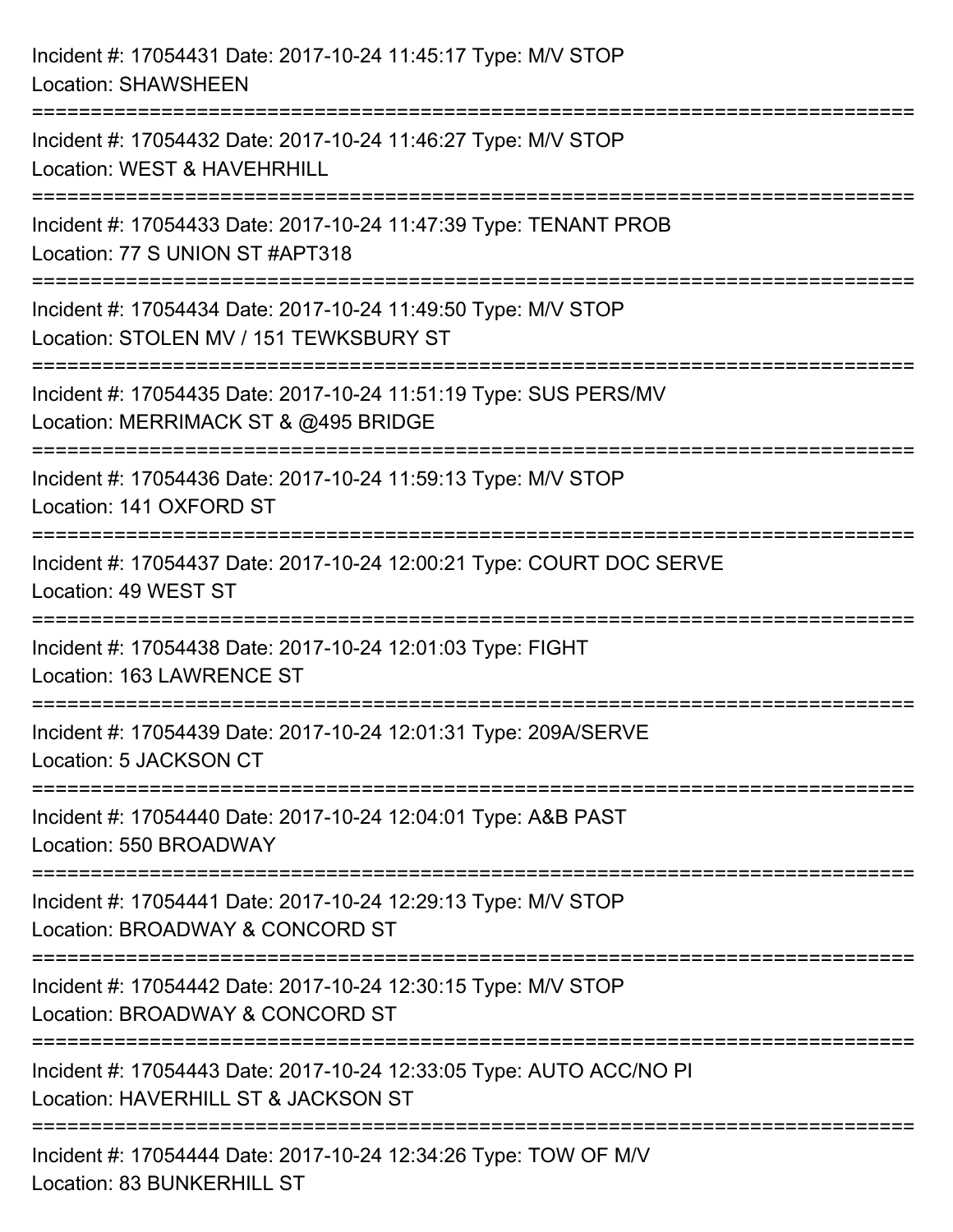| Incident #: 17054445 Date: 2017-10-24 12:37:20 Type: RECOV/STOL/MV<br>Location: 83 STEARNS AV                                                                         |
|-----------------------------------------------------------------------------------------------------------------------------------------------------------------------|
| ===========================<br>Incident #: 17054446 Date: 2017-10-24 12:40:54 Type: TOW OF M/V<br>Location: 577 HAVERHILL ST                                          |
| Incident #: 17054447 Date: 2017-10-24 12:44:03 Type: TOW OF M/V<br>Location: 101 SUNSET AV<br>==================================<br>================================= |
| Incident #: 17054448 Date: 2017-10-24 12:48:51 Type: SUS PERS/MV<br>Location: BROADWAY & COMMON ST<br>===================                                             |
| Incident #: 17054449 Date: 2017-10-24 12:52:20 Type: COURT DOC SERVE<br>Location: 345 HAVERHILL ST #3D<br>-------------------------------                             |
| Incident #: 17054456 Date: 2017-10-24 12:59:01 Type: MISSING PERS<br>Location: 120 BRADFORD ST #3                                                                     |
| Incident #: 17054450 Date: 2017-10-24 12:59:35 Type: TOW OF M/V<br>Location: 284 LAWRENCE ST                                                                          |
| Incident #: 17054451 Date: 2017-10-24 13:02:01 Type: M/V STOP<br>Location: 73 WINTHROP AV                                                                             |
| Incident #: 17054452 Date: 2017-10-24 13:05:59 Type: MV/BLOCKING<br>Location: 530 ESSEX ST                                                                            |
| Incident #: 17054453 Date: 2017-10-24 13:06:25 Type: SUS PERS/MV<br><b>Location: KINGSTON ST</b>                                                                      |
| Incident #: 17054454 Date: 2017-10-24 13:13:00 Type: KEEP PEACE<br>Location: 110 THOREAU WAY #APT8111                                                                 |
| Incident #: 17054455 Date: 2017-10-24 13:15:50 Type: INVEST CONT<br>Location: 383 HAVERHILL ST                                                                        |
| Incident #: 17054457 Date: 2017-10-24 13:31:44 Type: SUS PERS/MV<br>Location: FRANKLIN ST & VALLEY ST                                                                 |
| Incident #: 17054458 Date: 2017-10-24 13:35:38 Type: SHOPLIFTING<br>Location: TONY'S CONVENIENCE STORE / 191 PARKER ST                                                |

===========================================================================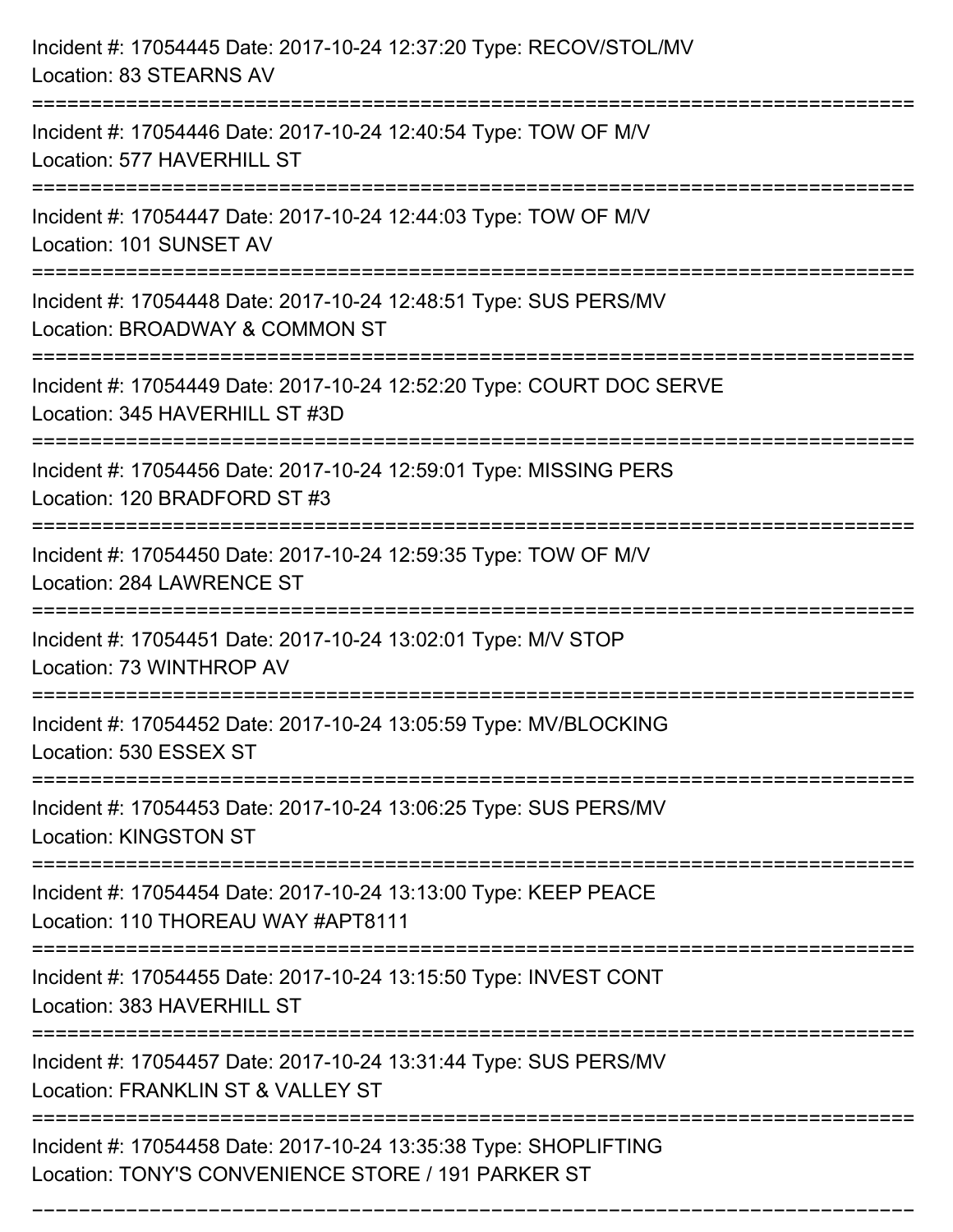| Incident #: 17054460 Date: 2017-10-24 13:36:49 Type: MAL DAMAGE<br>Location: 576 HAVERHILL ST                                       |
|-------------------------------------------------------------------------------------------------------------------------------------|
| Incident #: 17054459 Date: 2017-10-24 13:40:59 Type: A&B PAST<br>Location: MCDONALDS / 50 BROADWAY                                  |
| Incident #: 17054461 Date: 2017-10-24 13:50:45 Type: SUS PERS/MV<br>Location: BROADWAY & HAVERHILL ST                               |
| Incident #: 17054462 Date: 2017-10-24 13:57:50 Type: TOW OF M/V<br>Location: MARGIN ST & MELVIN ST                                  |
| Incident #: 17054464 Date: 2017-10-24 14:02:09 Type: 911 HANG UP<br>Location: 167 SPRINGFIELD ST<br>=============================== |
| Incident #: 17054463 Date: 2017-10-24 14:02:47 Type: M/V STOP<br>Location: 11 KINGSTON ST                                           |
| Incident #: 17054465 Date: 2017-10-24 14:13:07 Type: AUTO ACC/NO PI<br>Location: 1 S UNION ST<br>=============================      |
| Incident #: 17054466 Date: 2017-10-24 14:21:16 Type: DISABLED MV<br>Location: LEBANON ST & WHITE ST                                 |
| Incident #: 17054468 Date: 2017-10-24 14:22:20 Type: SUS PERS/MV<br>Location: 205 BROADWAY                                          |
| Incident #: 17054467 Date: 2017-10-24 14:22:32 Type: ALARM/BURG<br>Location: MITCHELL RESD / 6 SHERMAN PL                           |
| Incident #: 17054469 Date: 2017-10-24 14:43:12 Type: SUS PERS/MV<br>Location: 428 S BROADWAY                                        |
| Incident #: 17054470 Date: 2017-10-24 14:45:21 Type: DISTURBANCE<br>Location: 5 HALL ST                                             |
| Incident #: 17054471 Date: 2017-10-24 14:45:55 Type: M/V STOP<br>Location: 413 CANAL ST                                             |
| Incident #: 17054472 Date: 2017-10-24 14:47:22 Type: M/V STOP<br>Location: HAMPSHIRE ST & HAVERHILL ST                              |
|                                                                                                                                     |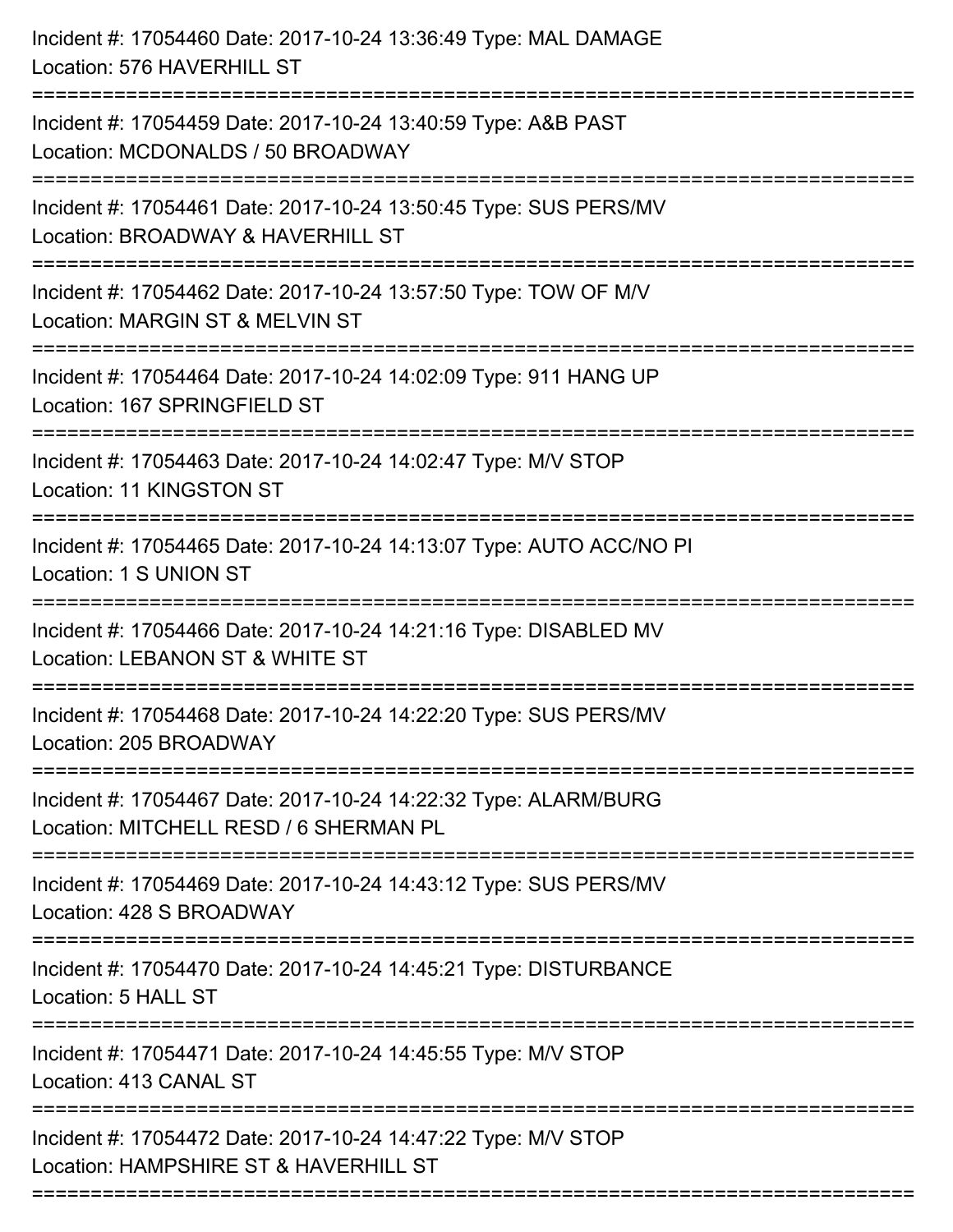Location: 18 EATON ST

| Incident #: 17054475 Date: 2017-10-24 14:51:54 Type: DISTURBANCE<br>Location: GREATER LAWRENCE / 34 HAVERHILL ST                                           |
|------------------------------------------------------------------------------------------------------------------------------------------------------------|
| Incident #: 17054474 Date: 2017-10-24 14:52:40 Type: M/V STOP<br>Location: 39 WOODLAND ST                                                                  |
| Incident #: 17054476 Date: 2017-10-24 15:02:36 Type: DRUG VIO<br>Location: LAWRENCE HIGH SCHOOL / 233 HAVERHILL ST                                         |
| Incident #: 17054477 Date: 2017-10-24 15:12:34 Type: SUS PERS/MV<br>Location: HALL ST & PARK ST                                                            |
| Incident #: 17054478 Date: 2017-10-24 15:20:14 Type: AUTO ACC/NO PI<br>Location: LGH EMERGENCY / 50 PROSPECT ST                                            |
| Incident #: 17054479 Date: 2017-10-24 15:22:46 Type: B&E/PAST<br>Location: 83 A SPRUCE ST FL 3RDFL                                                         |
| Incident #: 17054480 Date: 2017-10-24 15:29:34 Type: SUS PERS/MV<br>Location: FRANKLIN ST & METHUEN ST                                                     |
| Incident #: 17054482 Date: 2017-10-24 15:46:06 Type: KEEP PEACE<br>Location: GREATER LAWRENCE FAM.HLTH.CTR. / 34 HAVERHILL ST                              |
| Incident #: 17054481 Date: 2017-10-24 15:46:15 Type: DISTURBANCE<br>Location: 2 MUSEUM SQ                                                                  |
| :=====================<br>===================================<br>Incident #: 17054483 Date: 2017-10-24 15:49:04 Type: NOISE ORD<br>Location: 87 85 KNOX ST |
| Incident #: 17054484 Date: 2017-10-24 15:50:01 Type: SUS PERS/MV<br>Location: LOAN USA / 92 BROADWAY                                                       |
| Incident #: 17054485 Date: 2017-10-24 15:53:02 Type: ALARM/BURG<br>Location: CHRISTOPHERSON RESD / 16 WALNUT ST                                            |
| Incident #: 17054486 Date: 2017-10-24 16:02:44 Type: A&B PROG<br>Location: YMCA / 40 LAWRENCE ST                                                           |
|                                                                                                                                                            |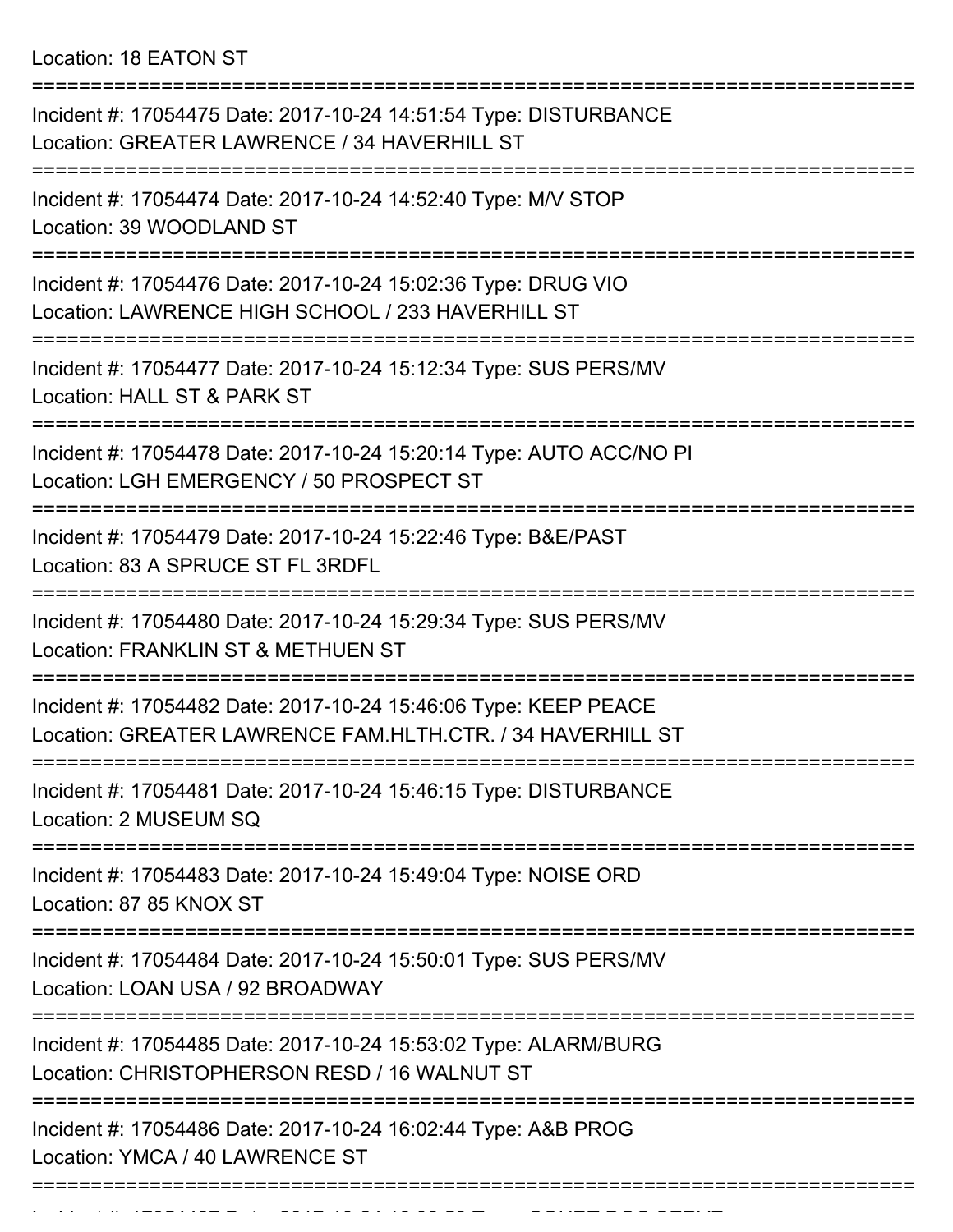Location: 38A NORRIS ST

| Incident #: 17054488 Date: 2017-10-24 16:14:27 Type: COURT DOC SERVE<br>Location: 15 BOSTON ST #A                      |
|------------------------------------------------------------------------------------------------------------------------|
| Incident #: 17054489 Date: 2017-10-24 16:19:21 Type: A&B PAST<br>Location: AMES ST & HAVERHILL ST                      |
| Incident #: 17054490 Date: 2017-10-24 16:39:42 Type: LARCENY/PAST<br>Location: 800 ESSEX ST                            |
| Incident #: 17054491 Date: 2017-10-24 16:41:49 Type: LARCENY/MV/PAST<br>Location: STORAGE / 44 CHANDLER ST             |
| Incident #: 17054493 Date: 2017-10-24 16:49:44 Type: STOL/MV/PAS<br>Location: 81 BROOK ST                              |
| Incident #: 17054492 Date: 2017-10-24 16:50:08 Type: UNWANTEDGUEST<br>Location: 48 MARSTON ST FL 2NFL                  |
| Incident #: 17054494 Date: 2017-10-24 16:57:10 Type: DISTURBANCE<br>Location: 38A NORRIS ST                            |
| Incident #: 17054495 Date: 2017-10-24 17:02:22 Type: AUTO ACC/UNK PI<br>Location: ANDOVER ST & BEACON ST               |
| Incident #: 17054496 Date: 2017-10-24 17:35:40 Type: DISORDERLY<br>Location: 86 KNOX ST                                |
| --------------<br>Incident #: 17054497 Date: 2017-10-24 17:39:06 Type: UNKNOWN PROB<br>Location: 141 WEST ST           |
| Incident #: 17054498 Date: 2017-10-24 17:46:51 Type: MISSING PERS<br>Location: WALK IN WALK IN / 120 BRADFORD ST FL 3  |
| Incident #: 17054499 Date: 2017-10-24 17:51:15 Type: M/V STOP<br>Location: BROADWAY & LOWELL ST                        |
| Incident #: 17054500 Date: 2017-10-24 18:05:14 Type: EXTRA SURVEIL<br>Location: ROWELL PARK / AUBURN ST & HAMPSHIRE ST |
|                                                                                                                        |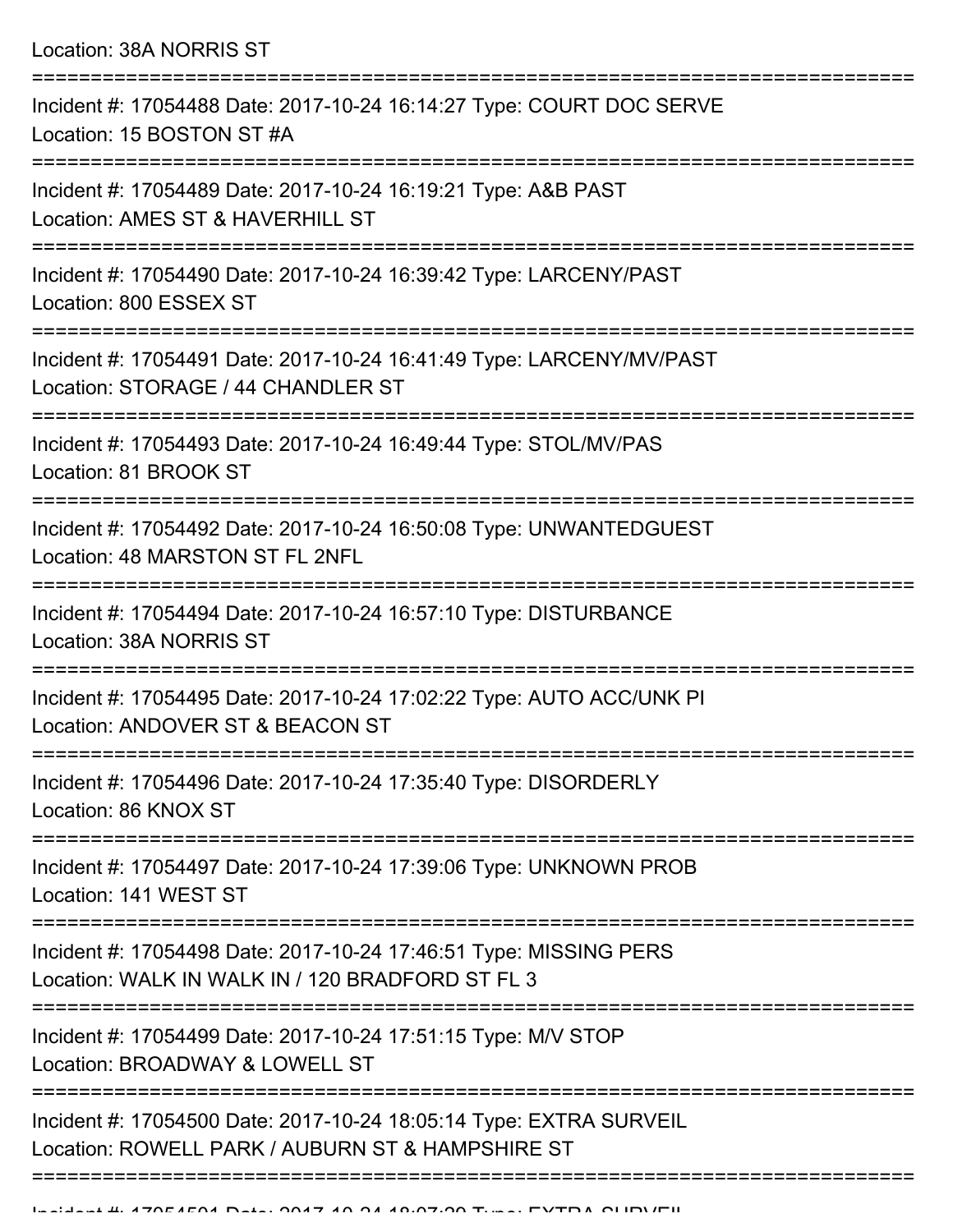| Location: HIGHLAND PARK / DAISY ST & HOLLY ST                                                                                                      |
|----------------------------------------------------------------------------------------------------------------------------------------------------|
| Incident #: 17054502 Date: 2017-10-24 18:10:38 Type: M/V STOP<br>Location: BROOKFIELD ST & DRACUT ST                                               |
| Incident #: 17054503 Date: 2017-10-24 18:12:03 Type: EXTRA SURVEIL<br>Location: MANCHESTER STREET PARK / 85 MANCHESTER ST                          |
| Incident #: 17054504 Date: 2017-10-24 18:13:51 Type: INVEST CONT<br>Location: 53 BOXFORD ST                                                        |
| Incident #: 17054505 Date: 2017-10-24 18:15:55 Type: M/V STOP<br>Location: HAMPSHIRE ST & LOWELL ST                                                |
| Incident #: 17054506 Date: 2017-10-24 18:23:35 Type: ALARM/BURG<br>Location: ESSEX TOWERS / 18 FRANKLIN ST<br>;=================================== |
| Incident #: 17054507 Date: 2017-10-24 18:26:59 Type: EXTRA SURVEIL<br>Location: CRONIN PARK / ALDER ST & POPLAR ST                                 |
| Incident #: 17054508 Date: 2017-10-24 18:29:11 Type: B&E/PAST<br>Location: 15 UNION ST                                                             |
| Incident #: 17054509 Date: 2017-10-24 18:31:56 Type: EXTRA SURVEIL<br>Location: HAYDEN SCHOFIELD PLAYSTEAD / SARATOGA ST                           |
| Incident #: 17054511 Date: 2017-10-24 18:35:59 Type: INVEST CONT<br>Location: 488 HOWARD ST                                                        |
| Incident #: 17054510 Date: 2017-10-24 18:36:23 Type: ALARM/BURG<br>Location: 18 FRANKLIN ST                                                        |
| Incident #: 17054512 Date: 2017-10-24 18:38:37 Type: M/V STOP<br>Location: 151 ESSEX ST                                                            |
| Incident #: 17054513 Date: 2017-10-24 18:47:52 Type: GENERAL SERV<br><b>Location: 40 FAIRMONT ST</b>                                               |
| Incident #: 17054514 Date: 2017-10-24 18:49:49 Type: NOTIFICATION<br>Location: 2 INMAN ST #25                                                      |
| Incident #: 17054515 Date: 2017-10-24 18:55:37 Type: DISTURBANCE                                                                                   |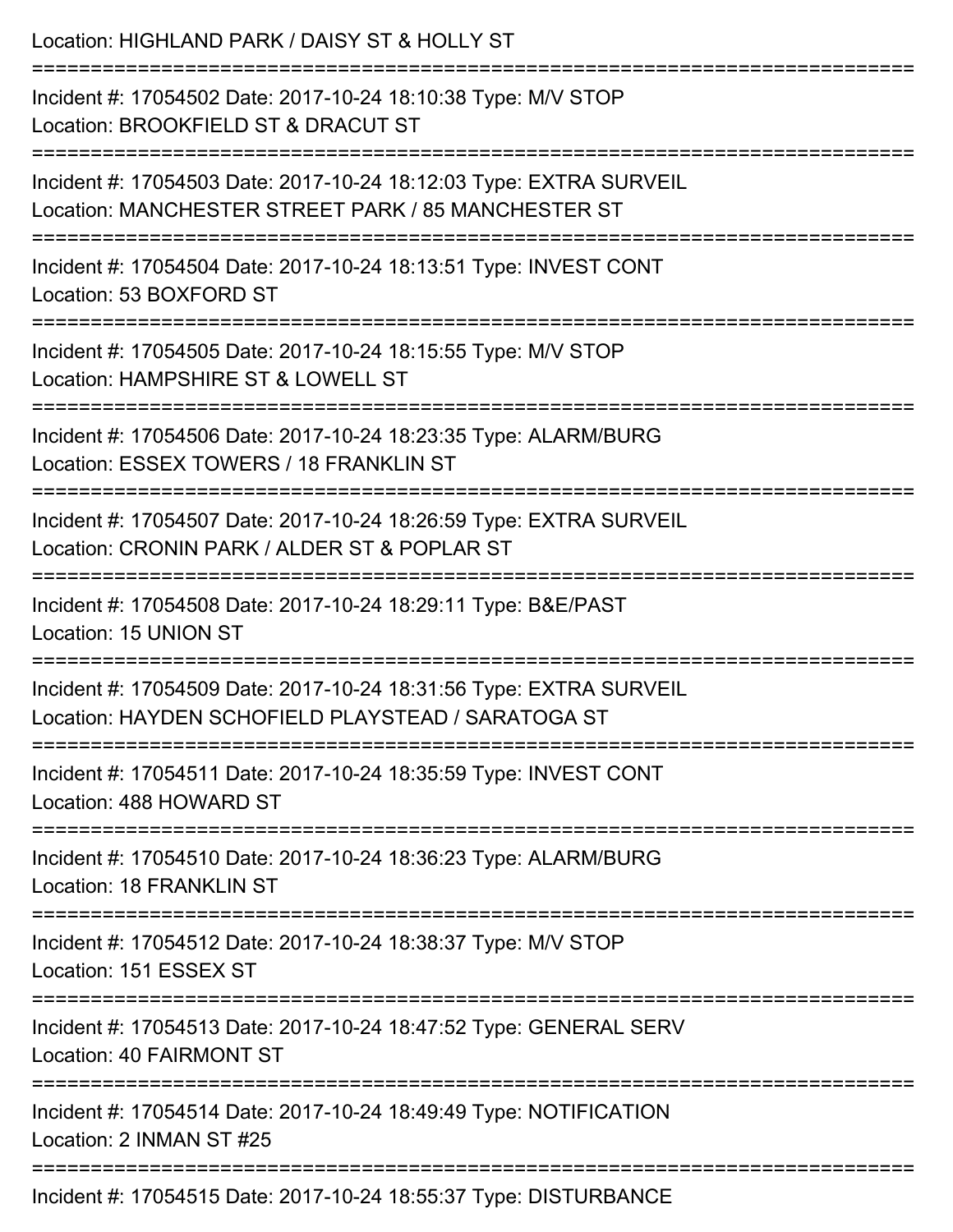| Incident #: 17054516 Date: 2017-10-24 19:01:14 Type: MAL DAMAGE<br>Location: LAWRENCE ST & OAK ST                                                           |
|-------------------------------------------------------------------------------------------------------------------------------------------------------------|
| Incident #: 17054517 Date: 2017-10-24 19:08:17 Type: LOST PROPERTY<br>Location: 67 NEWTON ST #14                                                            |
| Incident #: 17054518 Date: 2017-10-24 19:11:36 Type: UNKNOWN PROB<br>Location: 28 RIDGE RD                                                                  |
| Incident #: 17054519 Date: 2017-10-24 19:13:18 Type: EXTRA SURVEIL<br>Location: CRONIN PARK / ALDER ST & POPLAR ST                                          |
| Incident #: 17054520 Date: 2017-10-24 19:29:00 Type: EXTRA SURVEIL<br>Location: SOUTH COMMON / S UNION ST & SPRINGFIELD ST<br>============================= |
| Incident #: 17054521 Date: 2017-10-24 19:33:56 Type: ALARM/BURG<br>Location: 412 HAMPSHIRE ST                                                               |
| Incident #: 17054523 Date: 2017-10-24 19:42:00 Type: KEEP PEACE<br>Location: 160 PARKER ST                                                                  |
| Incident #: 17054522 Date: 2017-10-24 19:43:37 Type: GENERAL SERV<br>Location: HAVERHILL ST & HILLSIDE AV                                                   |
| Incident #: 17054524 Date: 2017-10-24 20:02:19 Type: EXTRA SURVEIL<br>Location: RESERVIOR / RESERVOIR ST                                                    |
| Incident #: 17054525 Date: 2017-10-24 20:36:11 Type: ALARM/BURG<br>Location: 55 BAY STATE RD                                                                |
| Incident #: 17054526 Date: 2017-10-24 20:42:49 Type: DOMESTIC/PAST<br>Location: WALK IN / 9 POPLAR ST                                                       |
| Incident #: 17054527 Date: 2017-10-24 21:15:36 Type: ALARM/BURG<br>Location: MICHAEL'S MOTOR SALES, INCORP / 54 WINTHROP AV                                 |
| Incident #: 17054528 Date: 2017-10-24 21:21:10 Type: MEDIC SUPPORT<br>Location: 34 WATER ST FL 3L                                                           |
| Incident #: 17054529 Date: 2017-10-24 21:37:58 Type: M/V STOP                                                                                               |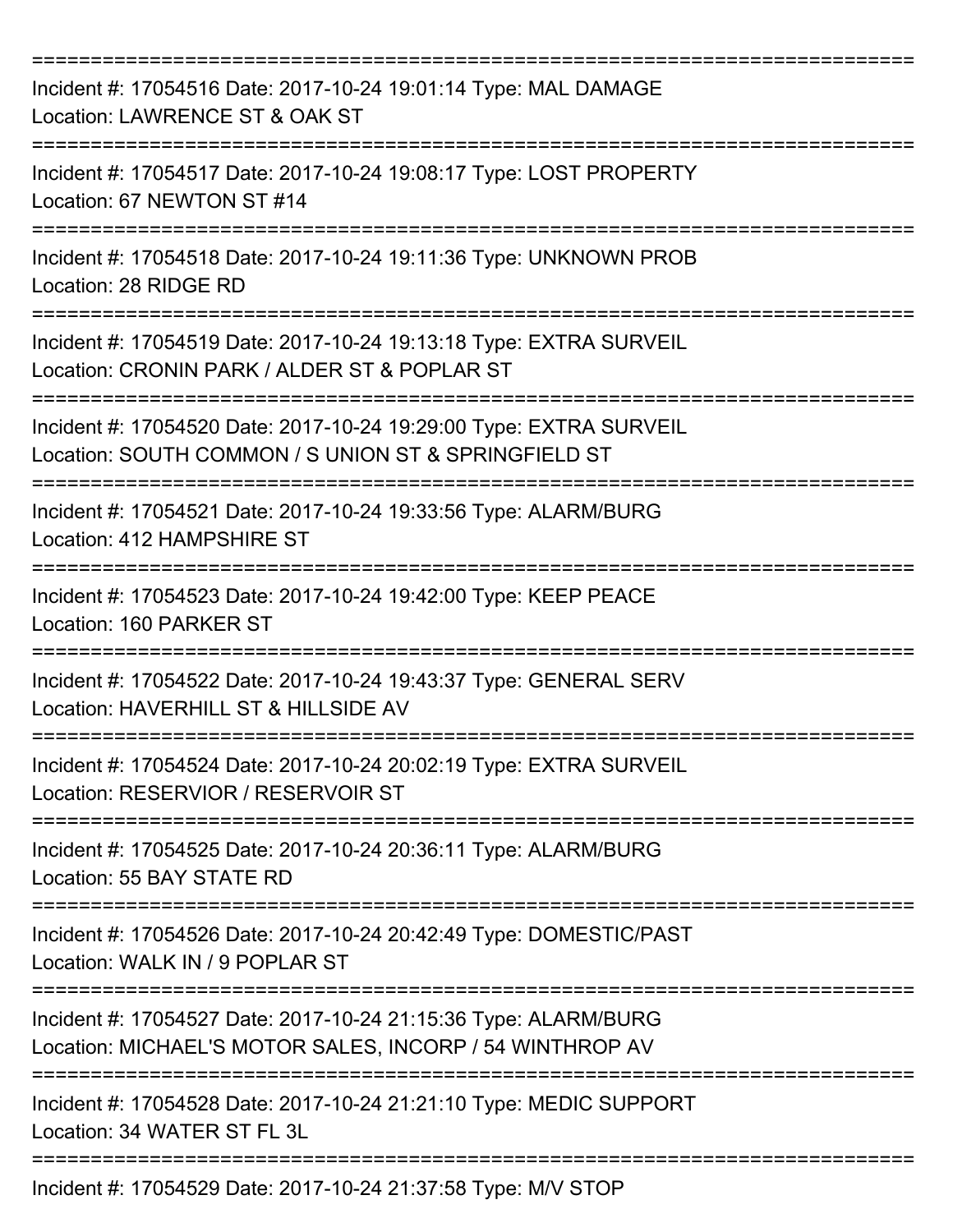| Incident #: 17054530 Date: 2017-10-24 21:42:15 Type: MEDIC SUPPORT<br>Location: 59 CHELMSFORD ST FL 2                               |
|-------------------------------------------------------------------------------------------------------------------------------------|
| Incident #: 17054531 Date: 2017-10-24 21:54:07 Type: EXTRA SURVEIL<br>Location: RIVERFRONT / EVERETT ST & ROWE ST                   |
| Incident #: 17054532 Date: 2017-10-24 22:02:32 Type: EXTRA SURVEIL<br>Location: MOUNT VERNON PARK / MADISON ST<br>================= |
| Incident #: 17054533 Date: 2017-10-24 22:10:59 Type: MV/BLOCKING<br>Location: 83 ALLSTON ST                                         |
| Incident #: 17054534 Date: 2017-10-24 22:20:11 Type: EXTRA SURVEIL<br>Location: BREEN SCHOOL / 114 OSGOOD ST                        |
| Incident #: 17054535 Date: 2017-10-24 22:25:29 Type: EXTRA SURVEIL<br>Location: SULLIVAN PARK / N PARISH RD                         |
| Incident #: 17054536 Date: 2017-10-24 22:26:05 Type: ASSSIT AMBULANC<br>Location: 130 SPRINGFIELD ST                                |
| Incident #: 17054537 Date: 2017-10-24 22:42:41 Type: TRESPASSING<br>Location: MCDONALDS / 50 BROADWAY                               |
| Incident #: 17054538 Date: 2017-10-24 22:46:38 Type: EXTRA SURVEIL<br>Location: GUILMETTE SCHOOL / 80 BODWELL ST                    |
| Incident #: 17054539 Date: 2017-10-24 22:51:25 Type: EXTRA SURVEIL<br>Location: BRUCE SCHOOL ANNEX / 483 LOWELL ST                  |
| Incident #: 17054540 Date: 2017-10-24 23:05:18 Type: M/V STOP<br>Location: BROADWAY & COMMON ST                                     |
| Incident #: 17054541 Date: 2017-10-24 23:08:20 Type: M/V STOP<br>Location: S BROADWAY & SHAW ST                                     |
| Incident #: 17054542 Date: 2017-10-24 23:08:59 Type: EXTRA SURVEIL<br>Location: TARBOX SCHOOL / 59 ALDER ST                         |
| Incident #: 17054543 Date: 2017-10-24 23:10:11 Type: M/V STOP                                                                       |